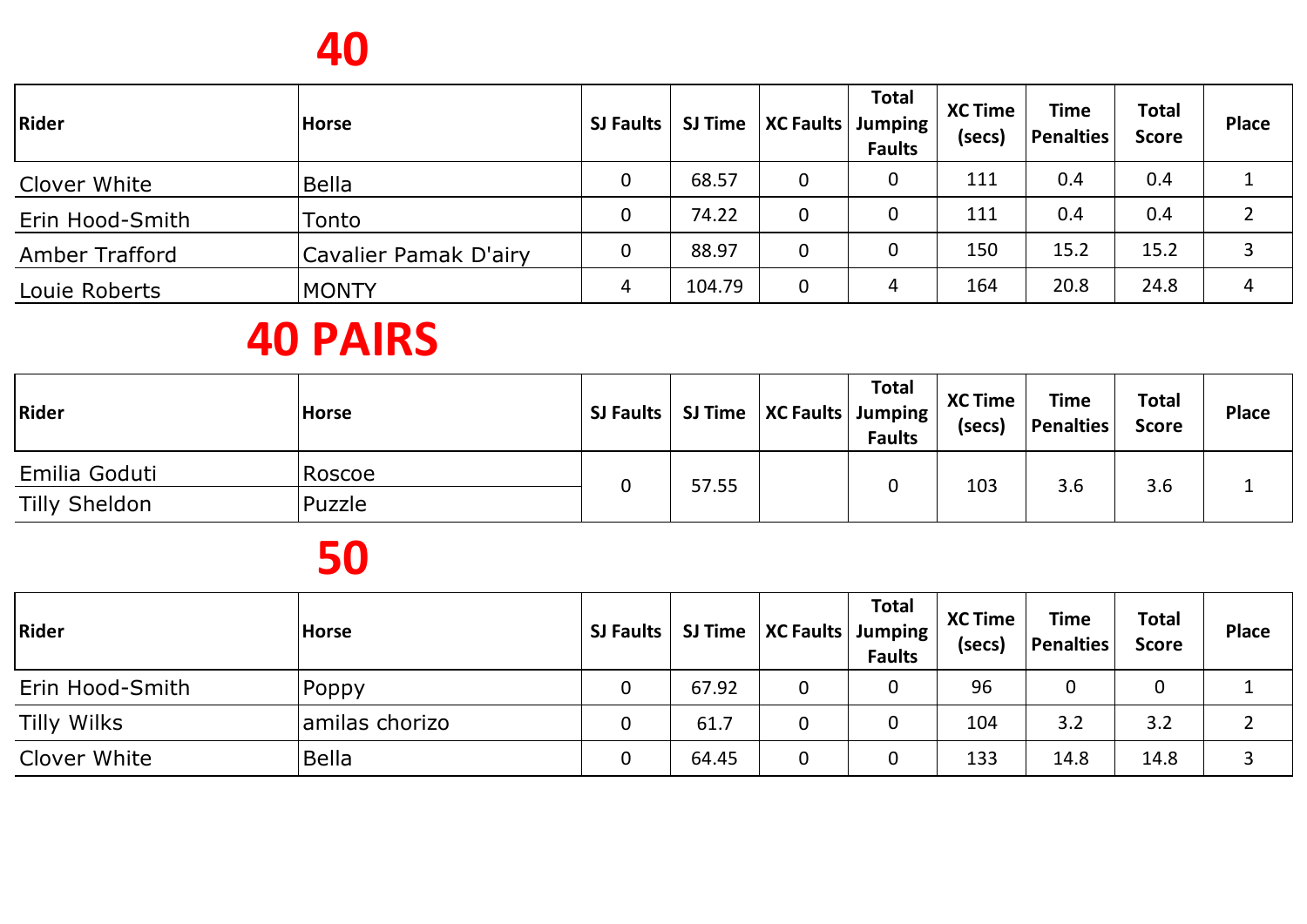| <b>Rider</b>    | <b>Horse</b>       | <b>SJ Faults</b> | <b>SJ Time</b> | <b>XC Faults</b> | <b>Total</b><br>Jumping<br><b>Faults</b> | <b>XC Time</b><br>(secs) | <b>Time</b><br><b>Penalties</b> | <b>Total</b><br><b>Score</b> | <b>Place</b> |
|-----------------|--------------------|------------------|----------------|------------------|------------------------------------------|--------------------------|---------------------------------|------------------------------|--------------|
|                 | The Giggle Twins   |                  |                |                  |                                          |                          |                                 |                              |              |
| Anna Shingleton | Ember              |                  |                |                  | 4                                        | 92                       | 1.6                             |                              |              |
| Milly Barker    | <b>Blaze</b>       | 4                | 61.18          | 0                |                                          |                          |                                 | 5.6                          |              |
|                 | <b>Golden Boys</b> |                  |                |                  |                                          |                          |                                 |                              |              |
| Karis Hynes     | <b>Bailey</b>      | 4                | 52.46          | 0                | 4                                        | 81                       | 6                               | 10                           | 2            |
| Imogen Adkins   | <b>Dudley</b>      |                  |                |                  |                                          |                          |                                 |                              |              |

| Rider                   | <b>Horse</b>             | <b>SJ Faults</b> | <b>SJ Time</b> | <b>XC Faults</b> | <b>Total</b><br>Jumping<br><b>Faults</b> | <b>XC Time</b><br>(secs) | <b>Time</b><br><b>Penalties</b> | <b>Total</b><br><b>Score</b> | <b>Place</b>   |
|-------------------------|--------------------------|------------------|----------------|------------------|------------------------------------------|--------------------------|---------------------------------|------------------------------|----------------|
| Summer Hignell          | Rolo                     | $\mathbf 0$      | 55.91          | 0                | $\mathbf 0$                              | 86                       | $\mathbf 0$                     | 0                            |                |
| Indiana Ransley         | Cluedo                   | $\mathbf 0$      | 64.16          | 0                | $\mathbf 0$                              | 97                       | 4.4                             | 4.4                          | $\overline{2}$ |
| Olivia Wilks            | Tango                    | $\mathbf 0$      | 66.04          | 20               | 20                                       | 105                      | 7.6                             | 27.6                         | 3              |
| Benjamin Walker         | <b>Star</b>              | 4                | 96.5           | E                | 4                                        | E                        | E                               | E                            | E              |
| <b>Grace Chambers</b>   | <b>Ballyvellon Jerry</b> | $\mathbf 0$      | 59.59          | E                | $\mathbf 0$                              | E                        | E                               | E                            | E              |
| Sophie Clifton          | Runaway George           | $\mathbf 0$      | 68.58          | 40               | 40                                       | R                        | R                               | R                            | R              |
| <b>Ella-Rose Ferris</b> | <b>IHugo</b>             | $\mathbf 0$      | 65.44          | E                | $\mathbf 0$                              | R                        | E                               | E                            | E              |
| Lily Sonsino            | Jackie                   | E                | 87.68          | E                | $\boldsymbol{0}$                         | E                        | E                               | E                            | E              |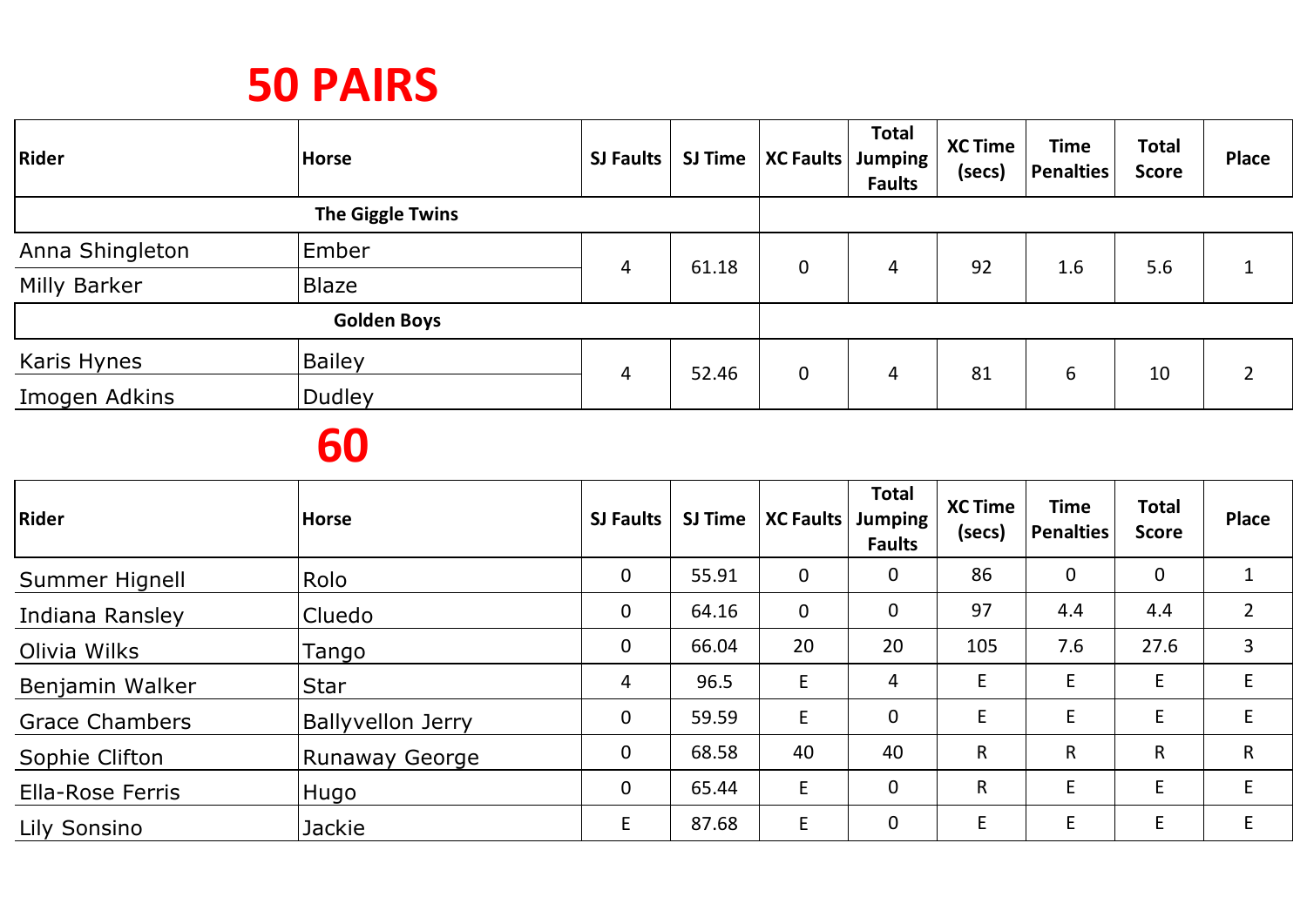| <b>Rider</b>         | <b>Horse</b>          | <b>SJ Faults</b> | SJ Time | <b>XC Faults</b> | <b>Total</b><br><b>Jumping</b><br><b>Faults</b> | <b>XC Time</b><br>(secs) | <b>Time</b><br><b>Penalties</b> | <b>Total</b><br><b>Score</b> | <b>Place</b> |
|----------------------|-----------------------|------------------|---------|------------------|-------------------------------------------------|--------------------------|---------------------------------|------------------------------|--------------|
|                      | <b>Team Sheldon</b>   |                  |         |                  |                                                 |                          |                                 |                              |              |
| <b>Tilly Sheldon</b> | Rockford Puzzle       | $\mathbf 0$      | 65.28   | 20               | 20                                              | 129                      | 17.2                            | 37.2                         |              |
| Libby Sheldon        | Travellers Joy        |                  |         |                  |                                                 |                          |                                 |                              |              |
|                      | <b>Dolly Mixtures</b> |                  |         |                  |                                                 |                          |                                 |                              |              |
| Karis Hynes          | <b>Bailey</b>         | $\mathbf 0$      | 49.51   | 20               | 40                                              | 117                      | 12.4                            | 52.4                         | 2            |
| Isabella Mann        | Ace of base           |                  |         |                  |                                                 |                          |                                 |                              |              |
|                      | <b>The Flying Duo</b> |                  |         |                  |                                                 |                          |                                 |                              |              |
| Ella Walker          | Greybernie            | $\mathsf E$      | missed  | $\mathbf 0$      | $\mathbf 0$                                     | E SJ                     | E                               | E                            | E            |
| Sienna Roberts       | Wycroft partytime     |                  | jump 5  |                  |                                                 |                          |                                 |                              |              |
|                      | <b>Wilstead Crew</b>  |                  |         |                  |                                                 |                          |                                 |                              |              |
| Lily Stevenson       | Marble                | 4                | 53.93   | $\mathsf{E}$     | 4                                               | E                        | E                               | E                            | E            |
| Eva Tartaglia        | <b>Biscuit</b>        |                  |         |                  |                                                 |                          |                                 |                              |              |

| Rider               | <b>Horse</b>   | <b>SJ Faults</b> | <b>SJ Time</b> | <b>XC Faults</b> | <b>Total</b><br>Jumping<br><b>Faults</b> | <b>XC Time</b><br>(secs) | <b>Time</b><br>Penalties | <b>Total</b><br><b>Score</b> | <b>Place</b> |
|---------------------|----------------|------------------|----------------|------------------|------------------------------------------|--------------------------|--------------------------|------------------------------|--------------|
| Summer Hignell      | Rolo           | $\mathbf 0$      | 59.32          | 0                | 0                                        | 83                       | 0.4                      | 0.4                          |              |
| Hannah Broughton    | <b>Harvey</b>  | $\mathbf 0$      | 60.46          | 0                | 0                                        | 87                       |                          |                              |              |
| Danielle Morris     | Poppy          | $\mathbf 0$      | 52.29          | 0                | 0                                        | 70                       | 4.8                      | 4.8                          |              |
| <b>Ruth Shemilt</b> | Kirtle Neptune | 8                | 56.68          | 0                | 8                                        | 89                       | 2.8                      | 10.8                         | 4            |
| Lily Stevenson      | Marble         | 8                | 57.76          | 20               | 28                                       | 100                      | 7.2                      | 35.2                         |              |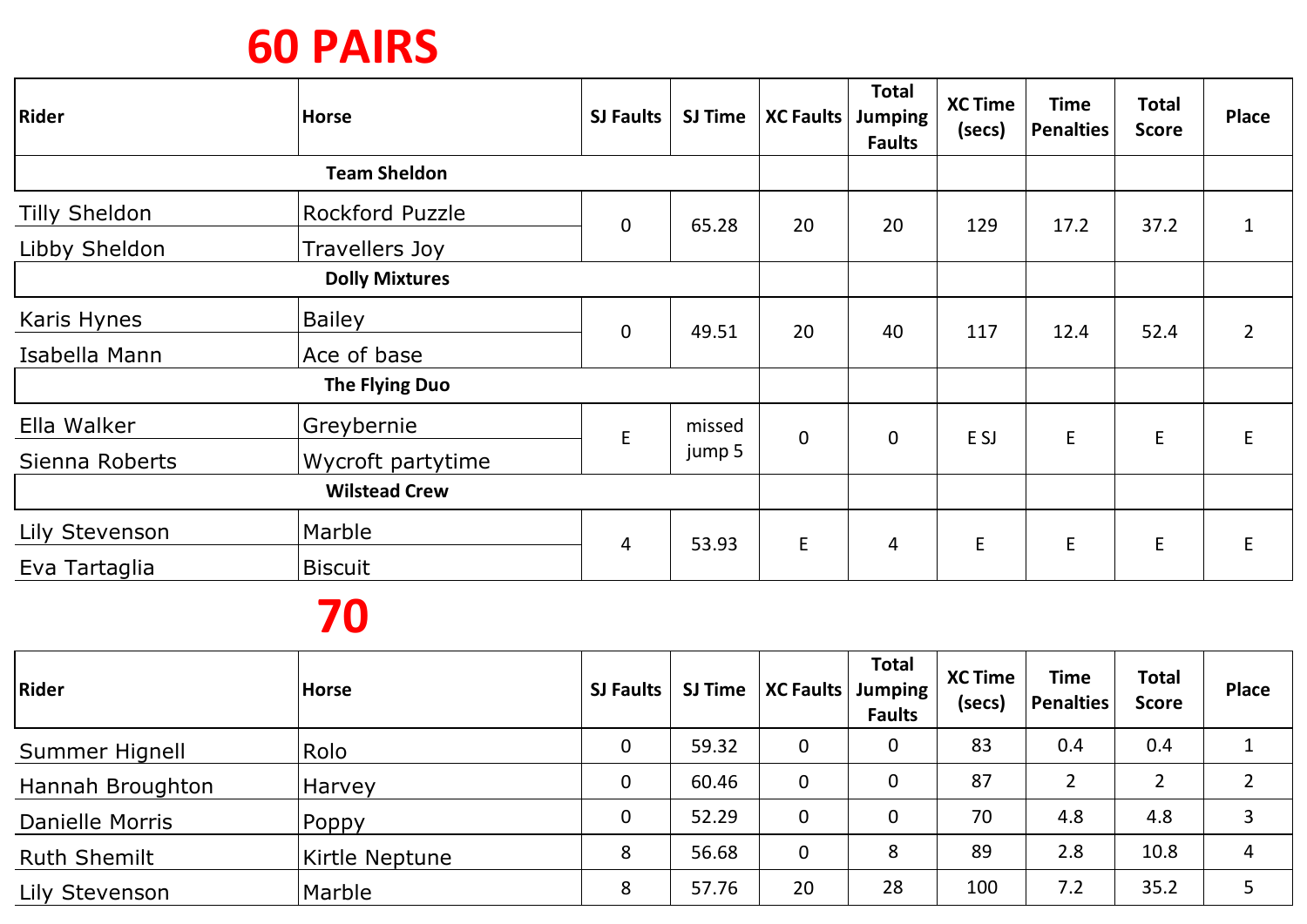| Zara Walker         | Ozzy          | 50.72             | 40    | 40 | 80    | 0.8 | 40.8 | ບ |
|---------------------|---------------|-------------------|-------|----|-------|-----|------|---|
| <b>Lily Sonsino</b> | <b>Jackie</b> | 109.25            | E@SJ9 |    | E@XC9 |     |      |   |
| Eva Tartaglia       | Biscuit       | <b>C17</b><br>コエリ |       |    |       |     |      |   |

| <b>Rider</b>       | <b>Horse</b>                | <b>SJ Faults</b> | <b>SJ Time</b> | <b>XC Faults</b> | <b>Total</b><br>Jumping<br><b>Faults</b> | <b>XC Time</b><br>(secs) | <b>Time</b><br><b>Penalties</b> | <b>Total</b><br><b>Score</b> | <b>Place</b> |
|--------------------|-----------------------------|------------------|----------------|------------------|------------------------------------------|--------------------------|---------------------------------|------------------------------|--------------|
|                    | <b>Hettie's secret</b>      |                  |                |                  |                                          |                          |                                 |                              |              |
| Martha Henry       | Hettie                      |                  | 49.97          | $\mathbf 0$      | $\mathbf 0$                              | 72                       |                                 |                              |              |
| Chloe Hiskey       | Secret                      | $\mathbf 0$      |                |                  |                                          |                          | 4                               | 4                            |              |
|                    | <b>Fifty Shades of Grey</b> |                  |                |                  |                                          |                          |                                 |                              |              |
| Alisha Enright     | Silver Flash                | 4                | 54.52          | $\mathbf 0$      | 4                                        | 76                       | 2.4                             | 6.4                          |              |
| Alex Stuart        | Bring it On                 |                  |                |                  |                                          |                          |                                 |                              |              |
|                    | <b>Sweet peas</b>           |                  |                |                  |                                          |                          |                                 |                              |              |
| Sophie Spencer     | Adie                        | $\mathbf 0$      | 47.85          | 20               | 20                                       | 106                      | 9.6                             | 29.6                         | 3            |
| Francesca Corcoran | Petra                       |                  |                |                  |                                          |                          |                                 |                              |              |

| Rider         | <b>Horse</b>            |       | SJ Faults   SJ Time   XC Faults   Jumping |       | <b>Total</b><br><b>Faults</b> | <b>XC Time</b><br>(secs) | <b>Time</b><br>Penalties | <b>Total</b><br><b>Score</b> | <b>Place</b> |
|---------------|-------------------------|-------|-------------------------------------------|-------|-------------------------------|--------------------------|--------------------------|------------------------------|--------------|
| Alex Kemp     | Tonto                   | 4     | 67.93                                     | 0     |                               | 81                       |                          |                              |              |
| Zara Greenham | <b>Ballyhugh Dancer</b> | E@SJ5 | 51.12                                     | E@XC3 |                               |                          |                          |                              |              |
| Elly Baldwin  | <b>Foxy Loxy</b>        |       | fall at sj2                               |       |                               |                          |                          |                              |              |